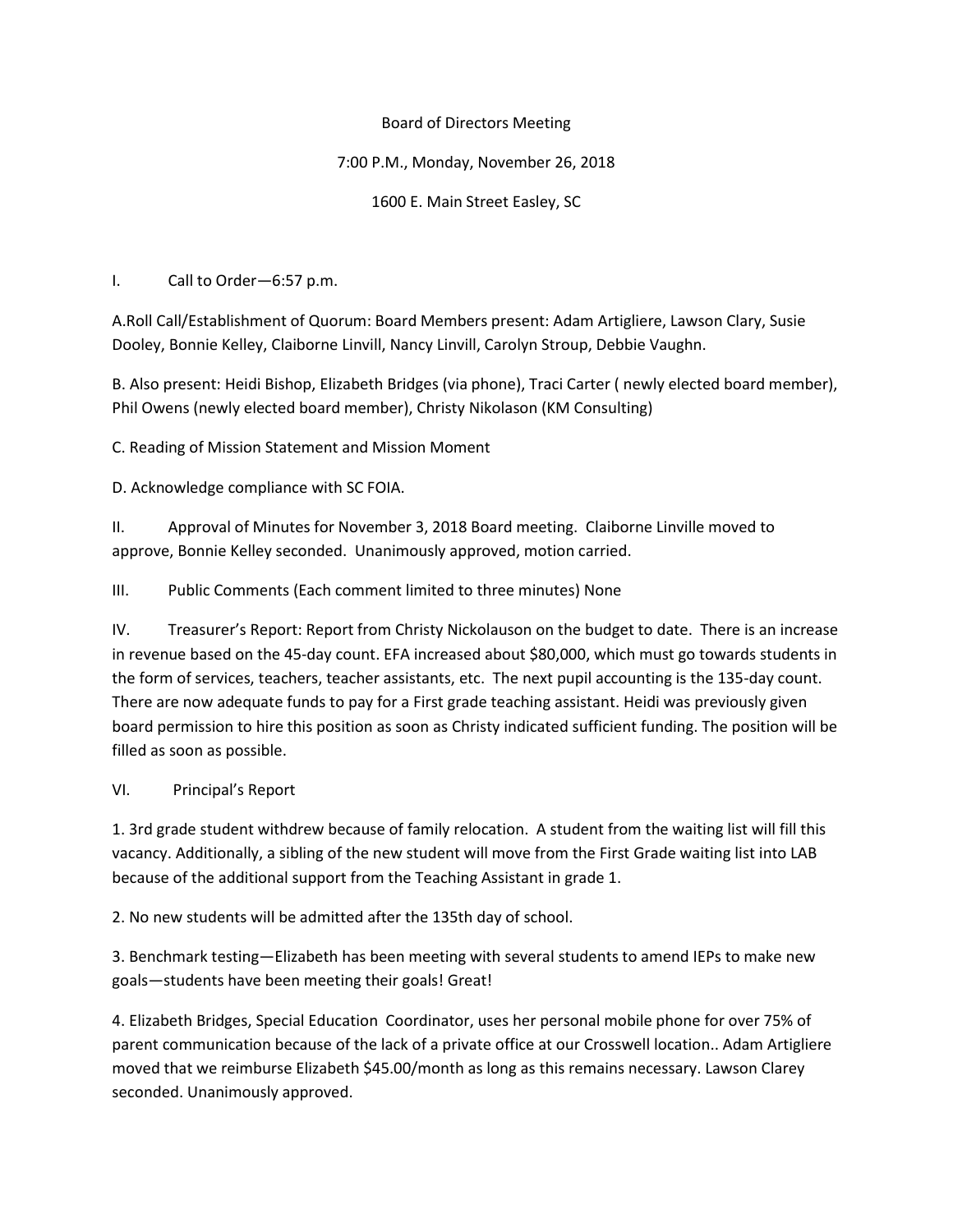5. Based on the financial report of increased revenue there are may now be adequate funds to pay for a First grade teaching assistant. Adam Artigliere moved we hire a 1st grade teacher assistant. Bonnie Kelley seconded. Claiborne Linville suggested the motion be amended, provided we have sufficient funds to hire teacher assistant. Christy Nikolason will look into this first thing tomorrow morning. Heidi noted that she believes that it would cost \$10,000 for the remainder of the year. Adam Artigliere amended his motion to include language recommended by Claiborne Linville, Carolyn Stroup seconded. Unanimously approved. Adam asked Heidi to report to the board as to whether we have enough funds to hire teacher assistant.

6. The ACC funded all LABCS teachers' Donors Choose Projects!

## VI. Committee Reports

A. Meeting with Dr. Merck: Lawson Clarey met with him last week, asked if there might be space available next year in Crosswell (Plan B). There was a positive discussion which opens the door for further discussion if Lakes and Bridges is not able to move into a permanent facility for the 2019-20 school year.

Adam moved to go into Executive Session, Carolyn seconded; went in at 7:43 p.m. Bonnie moved to come out of Executive Session, Susie seconded; came out at 7:52 p.m.

## B. Facilities Committee, Larry Dooley (report attached)

1. Architectural plans report. Because the OSF approval process is so arduous Larry suggests that we rethink our ideas about phase 1 and phase 2 construction—and instead right now submit phase 2 plans to OSF for approval and have it all done at the same time.

2.There was a question about Larry's list > Phase 1 > item g—how much money? If it's a \$700-800K project, then we would at least need to have \$400-500K in the bank. 3. The roof has still not been repaired by the landlord. The roof will have to be addressed immediately or it will be done by LAB when we have a contractor. Adam Artigliere suggested we give Carl Crane written notice now, have the roof fixed and take cost out of our lease payment. Adam Artigliere moved that we go with phase 1 and 2 at the same time, Claiborne Linville seconded. Bonnie called the question, unanimously approved.

C. SC Treasury Loan: Nancy Linville reported that the application is in for the loan. They want some contingency funds on our part—about 20% in a reserve account that would only be for construction contingencies. Deadlines for fundraising will come very quickly—1st to 2nd week in January.

#### D. Fundraising Committees

E. Capital Campaign: Bonnie Kelley the committee is spreading word about the Open House on December 3rd. Committee members are meeting with donor prospects and sending letters to different foundations.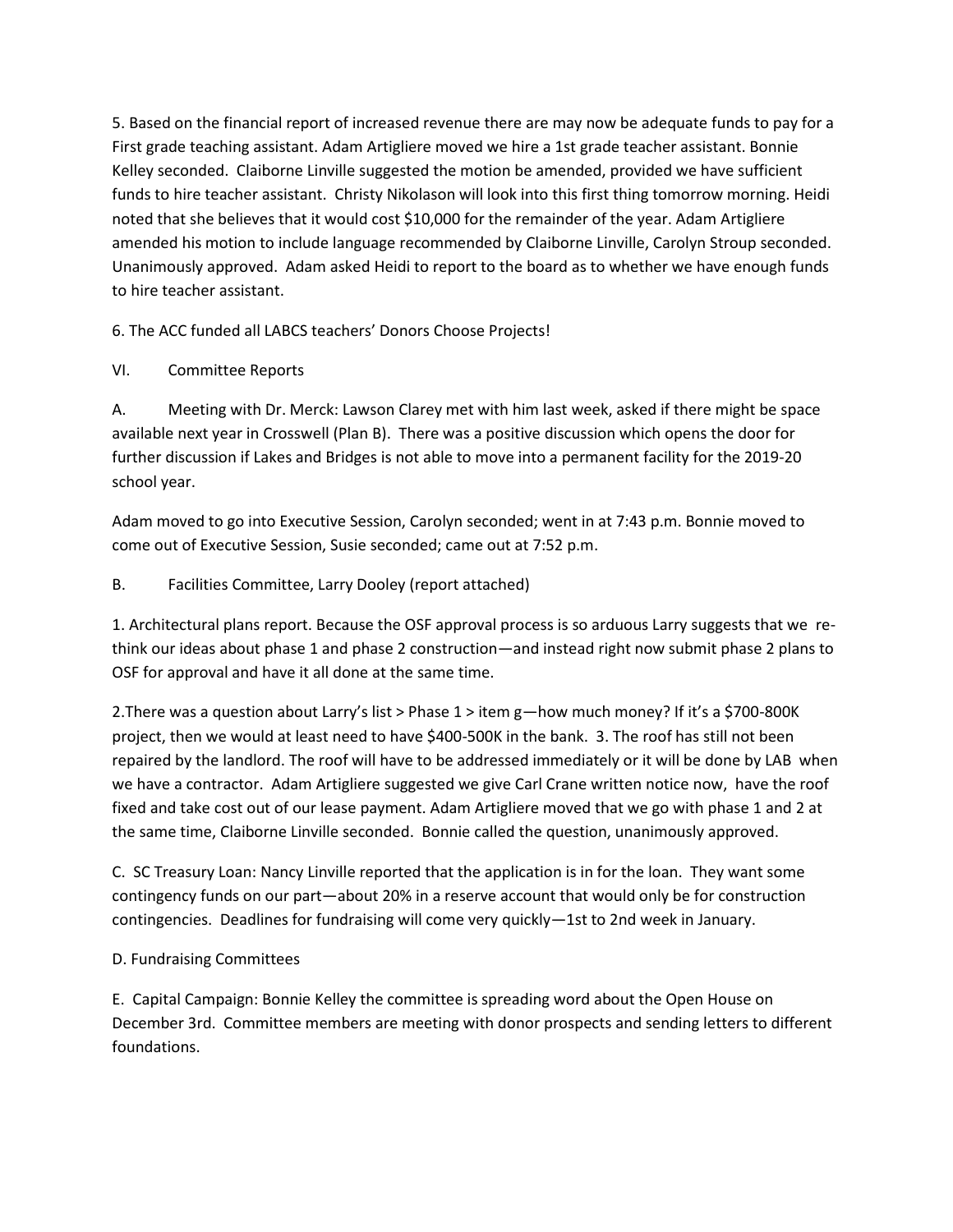Claiborne asked to go into Executive Session to report on a confidential donation. Adam Artigliere moved to go into Executive Session, Carolyn Stroup seconded. The meeting went into Executive Session at 7:43 p.m. Bonnie Kelley moved to come out of Executive Session, Susie Dooley seconded; came out at 7:52 p.m. No action was taken.

Fundraising/Gala sent out a Save the Date to parents and to some other people (February 9). All the fundraising groups will need to get in the same room again soon. Debbie asked if there is a letter about the Gala that people can take to business with information about Gala, LABCS, and EIN. Claiborne will check into this.

#### F. Election Committee

1. Update on Election: Five people were elected to the board; Phillip Owens, Nancy Linville, Bonnie Kelley, Susie Dooley and Carolyn Stroup.

2. The Slate of board appointments was presented by the election committee by email during the past week; Debbie Vaughn, Tracie Carter, Kay Shaw and Sid Collins.

Nominees who were present left the room. Adam Artigliere made a motion to approved the slate of board appointees. Carolyn Stroup seconded. Unanimously approved.

3. Heidi Bishop gave "thank you" art work to Founding Board members with thumb prints from almost all LABCS children.

4. Next meeting, December 10, 2019, there will be a transfer to new board and elect officers, for new board immediately after new board convenes (Chair, Vice Chair, Secretary, Treasurer, board members to oversee committees.

- VII. Next Meeting Date December 10, 2018
- VIII. Announcements
- A. SC Alliance Conference, November 27-29th
- B. Holiday Open House, December 3rd
- C. Wine and Cheese fundraising event at Nancy's house, December 6th
- D. Adjournment—AA moved, CL 2nd, all approved, 8:44 p.m.

Bonnie Kelley, Board Secretary

Nancy Linvill, Board Chairperson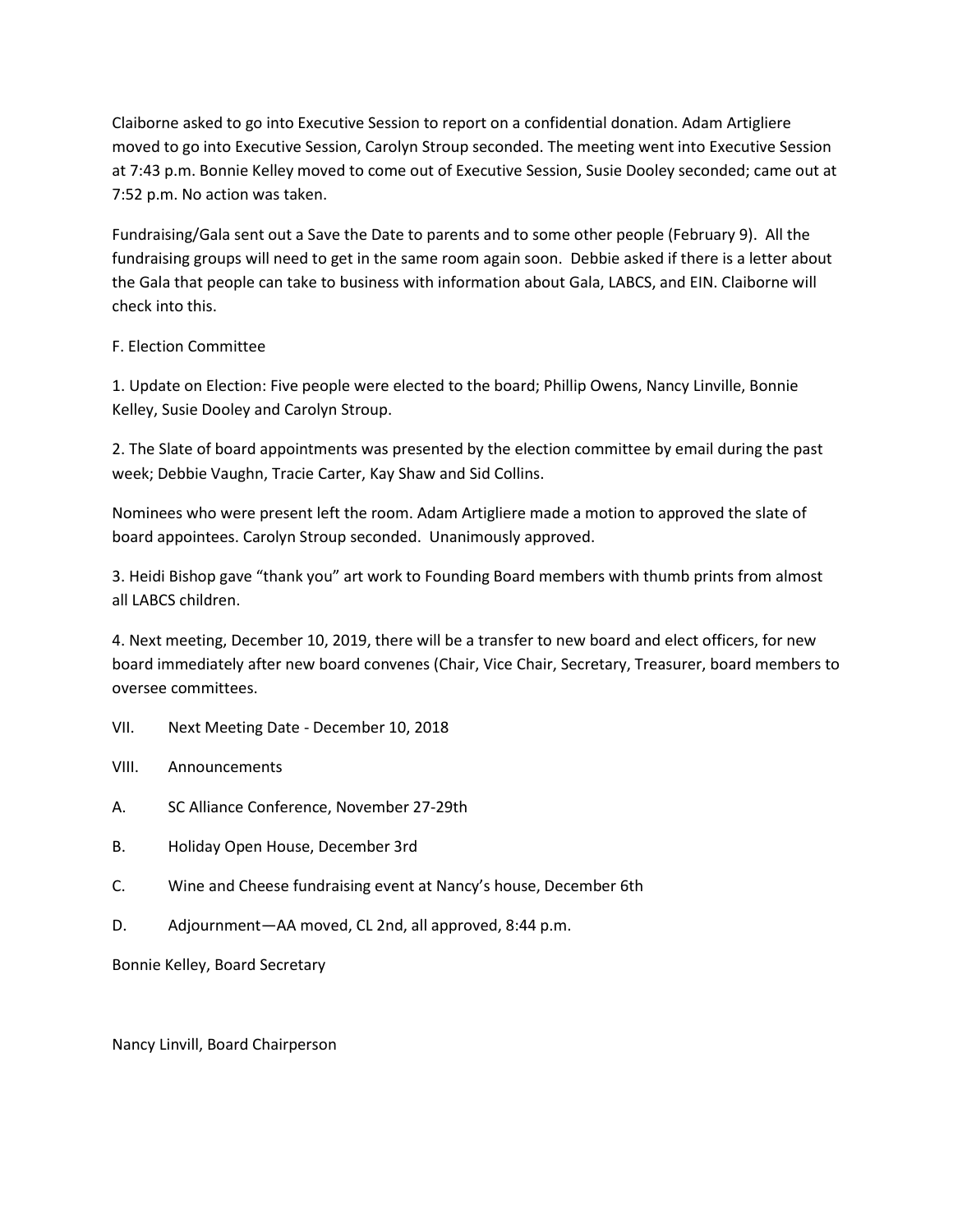#### Facility Report

Building update 11/26/18:

1) OSF communicated with Geordan Terry on 11/16/18 that plans were approved and requested that he, Terry, notify Easley, Tommy Holcombe. Tommy in turn indicated that he will notify us this week of his approval. Mark Binsz of Site Design, emailed that Mark Faulk, SCDOT, has given his approval and will be sending a letter to City of Easley with his approval.

2) Have requested that Geordan get something in writing of OSF approval and send us a copy.

Have also requested that Mark Faulk, SCDOT, send us something in writing of his approval.

3) Schedule we are working with:

a. Phase I

b. SCBO posting today. Has to be advertised minimum of five working days

c. Prequalification questionnaires due 10am Dec. 7th from potential contractors

d. Pre-submittal meeting 1:00pm Dec. 7th with interested contractors.

e. Request for bids Dec. 8th – Jan. 8

th

f. Week of Jan. 11th evaluate bids and select contractor. (If bids are too high will have to

value engineer plans and go back out for bids. Would be a 4 week delay) (UNKNOWN)

g. Week of Jan. 11th have to have money in bank to sign contracts (UNKNOWN)

h. Target date of renovations – May 15, 2019. OSF inspection that week (UNKNOWN)

i. Phase II

j. Dec. 10th meet with architect to finalize layout get their costs (UNKNOWN)

k. Dec. 17th – Phase II drawings done

l. Week of Jan. 7

th review plans with architect team.